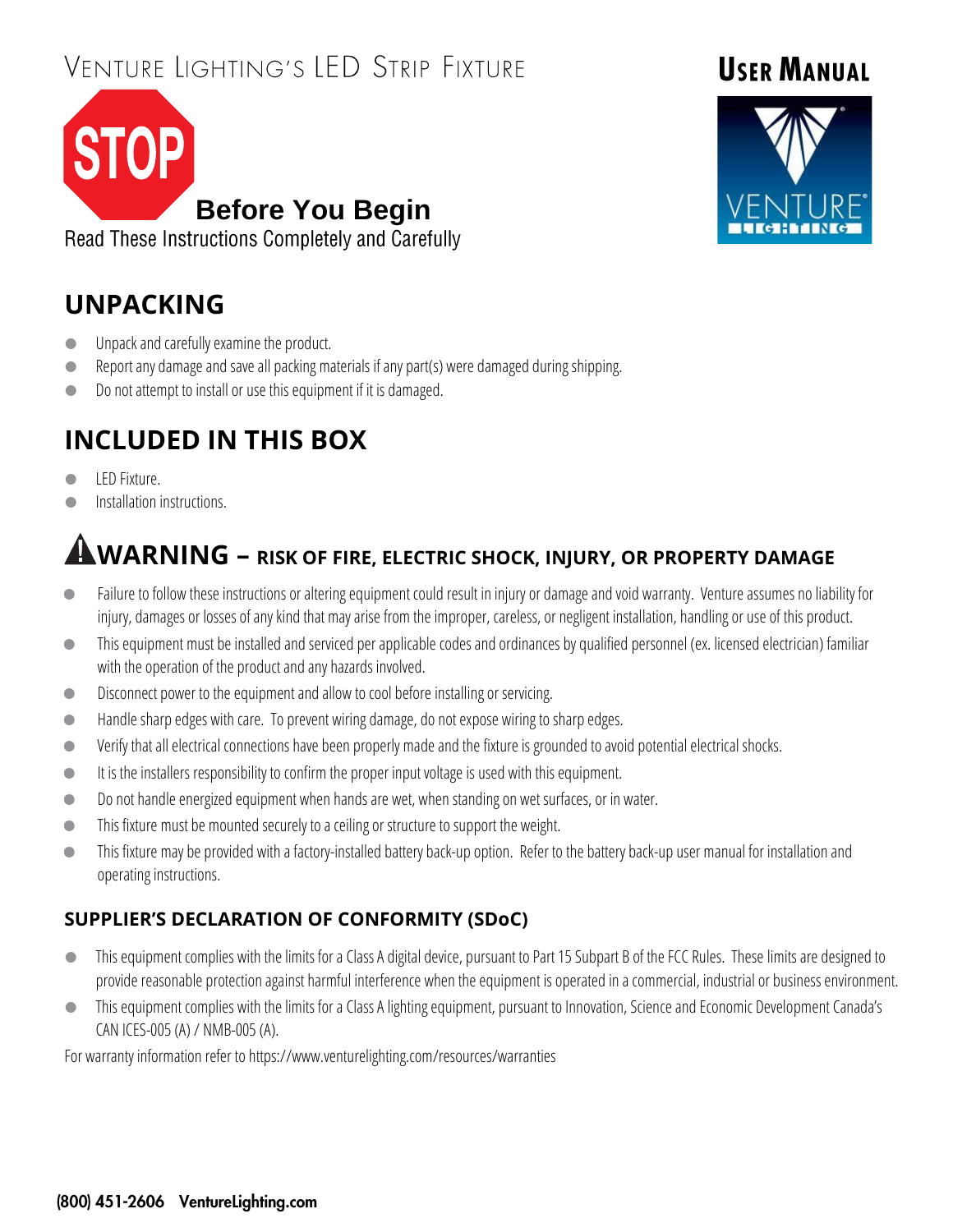## **IMPORTANT SAFETY INFORMATION**

- Operating temperature: -20°C to +50°C (-4°F to +122°F).
- Suitable for use in damp and dry locations only.
- All wiring and connectors used with this equipment shall be rated a minimum of 90°C (194°F).

## **Surface Mount Installation Instructions**

- **1:** Disconnect power from the existing luminaire and follow proper lockout/tagout procedures before beginning installation or maintenance.
- **2:** Remove the existing luminaire. Dispose of the lamp(s) and ballast(s) per local requirements.
- **3:** Secure the provided brackets onto the ceiling/wall with included hardware (2pcs Brackets, 2pcs Anchors, 2pcs Mounting Screws). Brackets should be spaced 41-3/4" apart on center.
- **4:** Screw the outlet covers to the back of the fixture housing with included screws (4pcs). (A)

#### Steps 5, 6 and 8 are Optional

- **5:** Remove the lens by gently squeezing the sides of the lens and lifting. (B)
- **6:** Lift the plate that holds the LED module to access the fixture wiring compartment. (B)
- **7:** Connect the wiring per the Wiring Diagram to the main power. (C)

NOTE: The polarity of the dimming connections is important to ensure the performance as desired.

NOTE: If not using the dimming functionality, DO NOT connect the Driver Dim(+) (purple) to the Driver Dim(-) (pink). The fixture will not operate as desired.

NOTE: If not using the dimming functionality, insulate Dim(+) (purple) and Dim(-) (pink) wires separately. Bare wires should not be exposed.

- **8:** Replace the LED module plate and lens. (D)
- **9:** Then, clip the mounting brackets into the slots on the side of the fixture. (E)
- **10:** Select desired wattage and color temperature by using selector switches on side of fixture. (G) NOTE: Fixture preset to highest wattage and 5000K CCT.
- **11:** Power can now be restored to the fixture.

## **Suspended Mount Installation Instructions**

- **1:** Disconnect power from the existing luminaire and follow proper lockout/tagout procedures before beginning installation or maintenance.
- **2:** Remove the existing luminaire. Dispose of the lamp(s) and ballast(s) per local requirements.
- **3:** Clip the brackets into the slots on the side of the fixture. (E) Insert the V-hook into the bracket. (F)
- **4:** Suspend the fixture from chain or cable (not supplied).

#### Steps 5, 6 and 8 are Optional

- **5:** Remove the lens by gently squeezing the sides of the lens and lifting. (B)
- **6:** Lift the plate that holds the LED module to access the fixture wiring compartment. (B)
- **7:** Connect the wiring per the Wiring Diagram to the main power. (C)

NOTE: The polarity of the dimming connections is important to ensure the performance as desired.

NOTE: If not using the dimming functionality, DO NOT connect the Driver Dim+ (purple) to the Driver Dim- (pink). The fixture will not operate as desired. Insulate Dim(+) (purple) and Dim(-) (pink) wires separately.

- **8:** Replace the LED module plate and lens. (D)
- **9:** Select desired wattage and color temperature by using selector switches on side of fixture. (G)
- **10:** NOTE: Fixture preset to highest wattage and 5000K CCT.
- **11:** Power can now be restored to the fixture.

#### (800) 451-2606 VentureLighting.com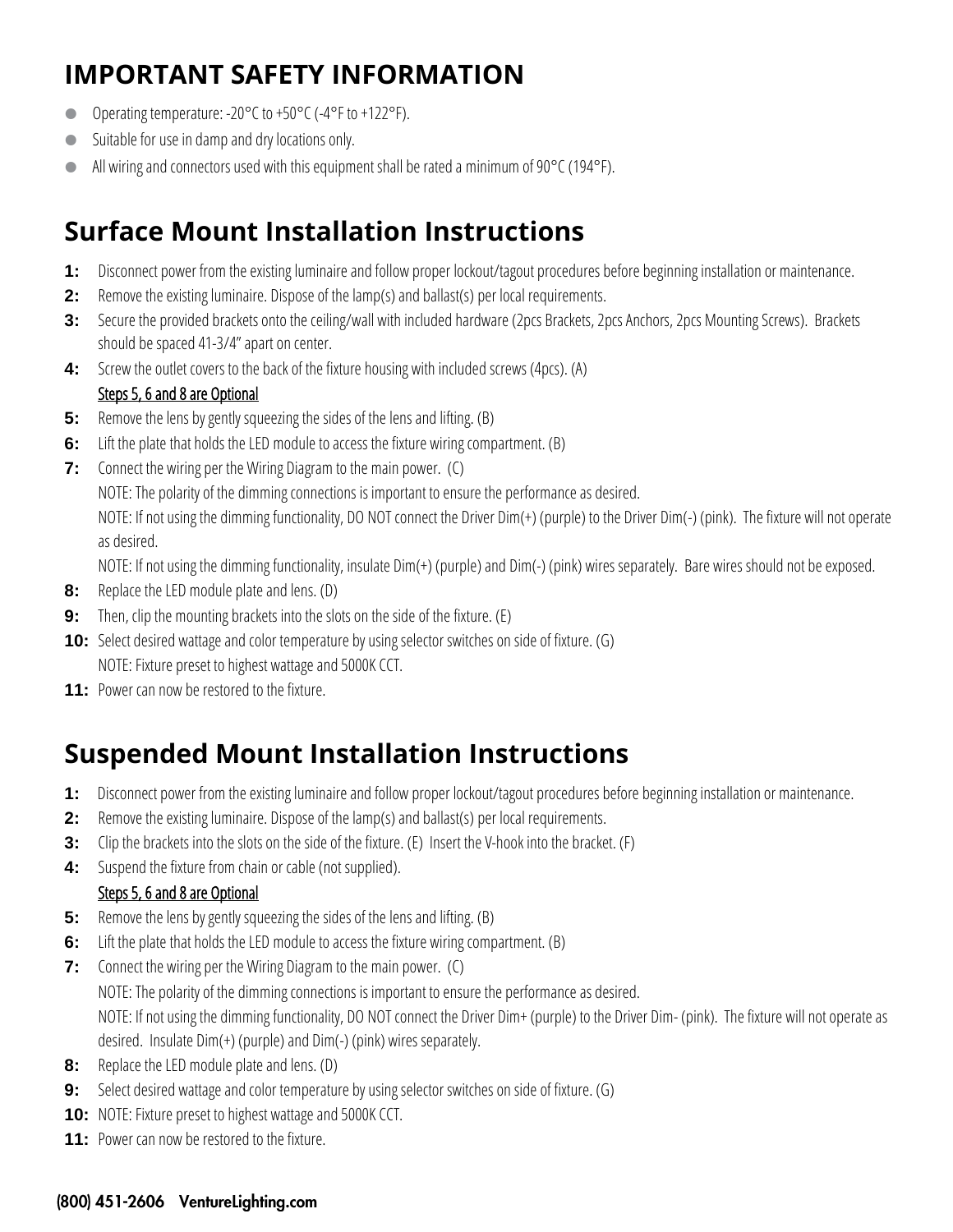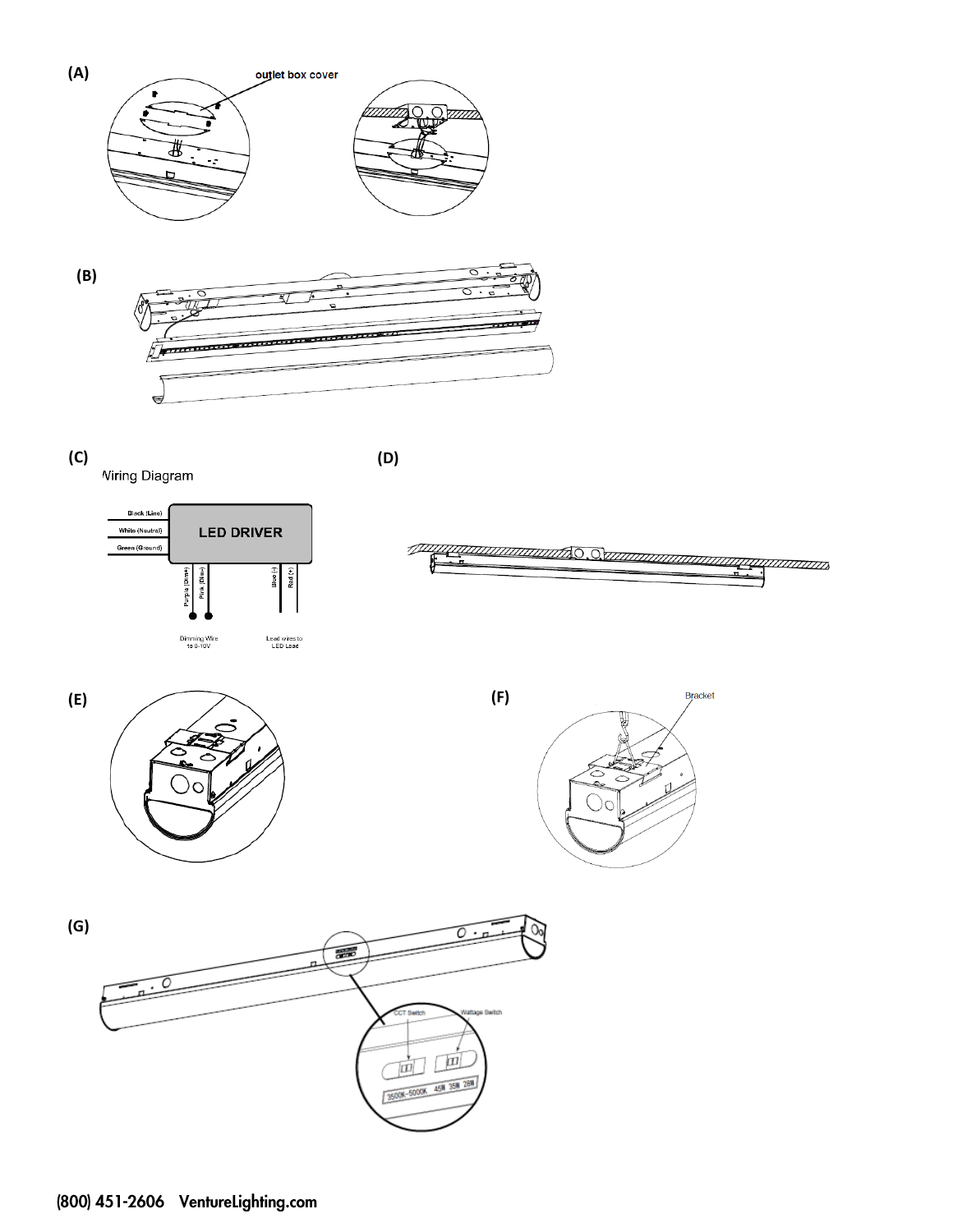## **Wire Guard Installation**

- **1:** Unpack wire guard and hardware kit. See hardware list below.
- **2:** Slide wire guard over fixture.

NOTE: 8' strip requires (2) wire guard and hardware kits.



- **3:** Attach plastic clips near each corner of the wire guard (4 total). Flat side of clips should face the fixture. Ensure clips are placed so screws will not puncture any internal components or wiring.
- **4:** The wire guard should sit on the fixture so there is a gap between wire guard and fixture lens.
- **5:** Screw in self-tapping screws through plastic clips to secure wire guard to fixture.



#### Hardware Kit Components

- 1pc Wire guard
- 4pcs Plastic clips
- 4pcs Self-tapping screws





**VentureLighting.com**



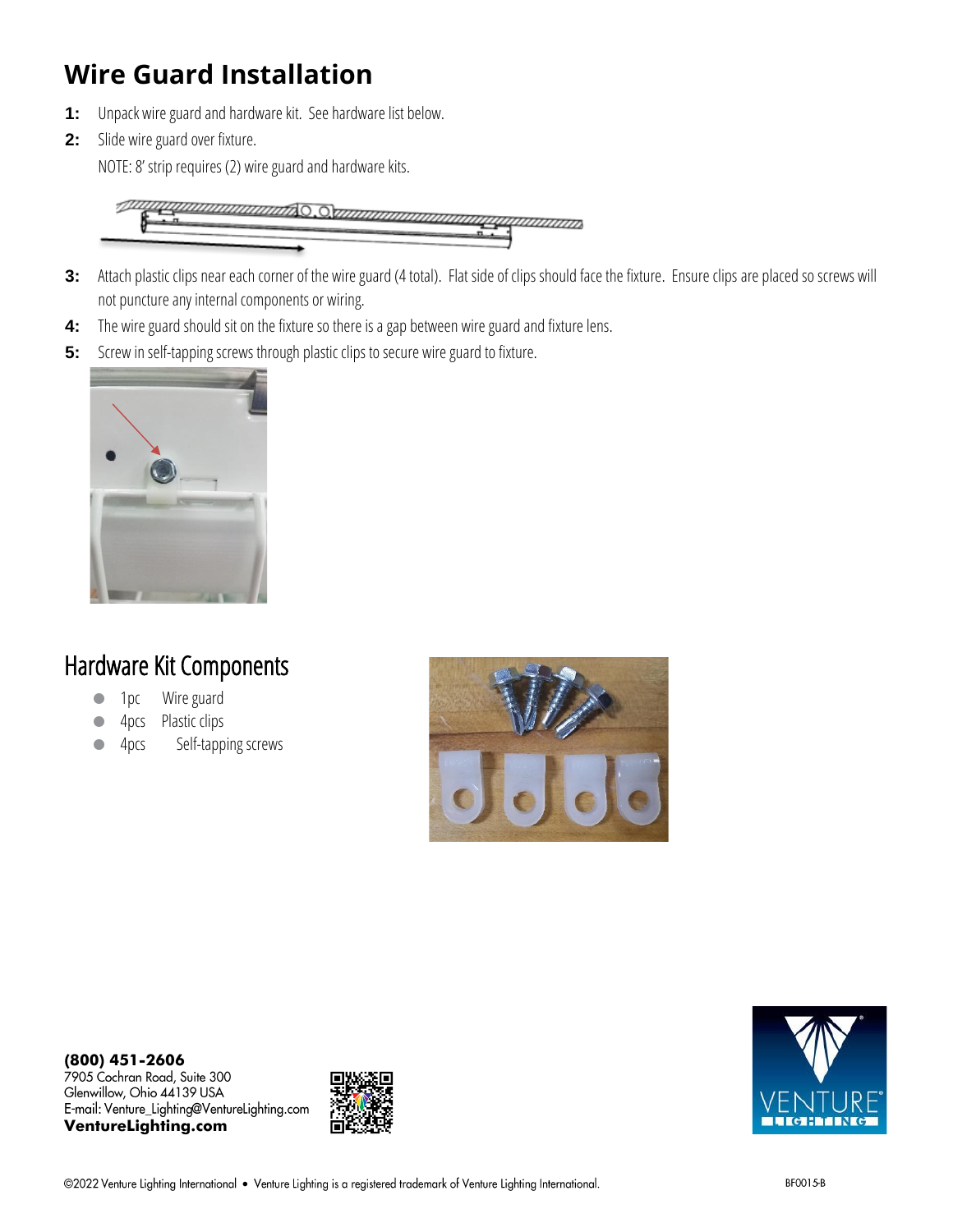# VENTURE LIGHTING'S LED STRIP FIXTURE

#### **MANUEL UTILISATEUR**





#### **DÉBALLAGE**

- Déballez et examinez soigneusement le produit.
- Signalez tout dommage et conservez tous les matériaux d'emballage si des pièces ont été endommagées pendant le transport.
- N'essayez pas d'installer ou d'utiliser cet équipement s'il est endommagé.

#### **INCLUS DANS CETTE BOÎTE**

- **Calcular** Luminaire DEL
- **Instructions d'installation**

#### **AVERTISSEMENT – RISQUE D'INCENDIE, DE CHOC ÉLECTRIQUE, DE BLESSURES OU DE DOMMAGES MATÉRIELS**

- Le non-respect de ces instructions ou la modification de l'équipement peut entraîner des blessures ou des dommages et annuler la garantie. Venture n'assume aucune responsabilité pour les blessures, dommages ou pertes de toute nature pouvant résulter de l'installation, de la manipulation ou de l'utilisation incorrecte, imprudente ou négligente de ce produit.
- Cet équipement doit être installé et entretenu conformément aux codes et ordonnances applicables par du personnel qualifié (ex. Un électricien agréé) familiarisé avec le fonctionnement du produit et les risques encourus.
- Débranchez l'alimentation de l'équipement et laissez-le refroidir avant l'installation ou l'entretien.
- Manipulez les arêtes vives avec précaution. Pour éviter d'endommager le câblage, n'exposez pas le câblage à des arêtes vives.
- Vérifiez que toutes les connexions électriques ont été correctement effectuées et que le luminaire est mis à la terre pour éviter les chocs électriques potentiels.
- Il incombe à l'installateur de confirmer que la tension d'entrée appropriée est utilisée avec cet équipement.
- Ne manipulez pas l'équipement sous tension lorsque les mains sont mouillées, lorsque vous vous tenez sur des surfaces mouillées ou dans l'eau.
- Ce luminaire doit être monté solidement sur un plafond ou une structure pour supporter le poids.
- Ce luminaire peut être fourni avec une option de batterie de secours installée en usine. Reportez-vous au manuel d'utilisation de la batterie de secours pour les instructions d'installation et d'utilisation.

#### **SUPPLIER'S DECLARATION OF CONFORMITY (SDoC)**

- Cet équipement est conforme aux limites d'un appareil numérique de classe A, conformément à la partie 15 sous-partie B des règles de la FCC. Ces limites sont conçues pour fournir une protection raisonnable contre les interférences nuisibles lorsque l'équipement est utilisé dans un environnement commercial, industriel ou commercial.
- Cet équipement est conforme aux limites des équipements d'éclairage de classe A, conformément à la norme CAN ICES-005 (A) / NMB-005 (A) d'Innovation, Sciences et Développement économique Canada.

Pour des informations sur la garantie, consultez www.venturelighting.com/resources/warranties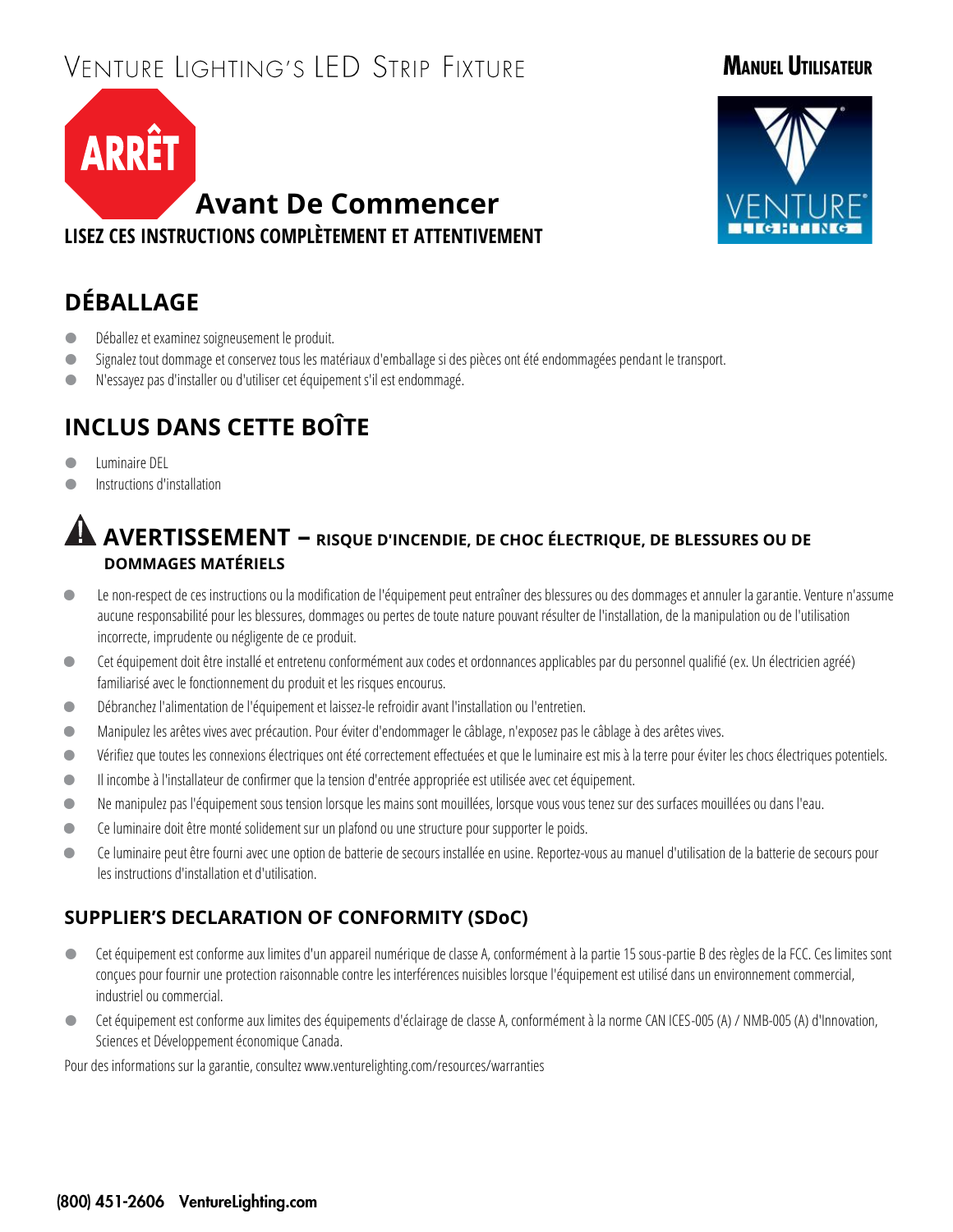## **IMPORTANT SAFETY INFORMATION**

- Température de fonctionnement: -20°C to +50°C (-4°F to +122°F)
- Convient pour une utilisation dans des endroits humides et secs uniquement
- Tous les câbles et connecteurs utilisés avec cet équipement doivent être évalués à un minimum de 90°C (194°F)

## **Instructions d'installation pour montage en surface**

- **1:** Débranchez l'alimentation du luminaire existant et suivez les procédures de verrouillage/étiquetage appropriées avant de commencer l'installation ou l'entretien.
- **2:** Retirer le luminaire existant. Jetez la ou les lampes et le ou les ballasts conformément aux exigences locales.
- **3:** Fixez les supports fournis au plafond/mur avec le matériel fourni (2 supports, 2 ancres, 2 vis de montage). Les supports doivent être espacés de 41 3/4 po au centre.
- **4:** Visser les couvercles de sortie à l'arrière du boîtier du luminaire avec les vis fournies (4pcs). (A) Les étapes 5, 6 et 8 sont facultatives
- **5:** Retirez la lentille en appuyant doucement sur les côtés de la lentille et en soulevant. (B)
- **6:** Soulevez la plaque qui maintient le module LED pour accéder au compartiment de câblage du luminaire. (B)
- **7:** Connectez le câblage selon le schéma de câblage à l'alimentation principale. (C)

REMARQUE : La polarité des connexions de gradation est importante pour garantir les performances souhaitées.

REMARQUE : Si vous n'utilisez pas la fonctionnalité de gradation, NE connectez PAS le Driver Dim(+) (violet) au Driver Dim(-) (rose). L'appareil ne fonctionnera pas comme souhaité.

REMARQUE : Si vous n'utilisez pas la fonctionnalité de gradation, isolez les fils Dim(+) (violet) et Dim(-) (rose) séparément. Les fils nus ne doivent pas être exposés.

- **8:** Remplacer la plaque du module LED et la lentille. (D)
- **9:** Ensuite, fixez les supports de montage dans les fentes sur le côté du luminaire. (E)
- **10:** Sélectionnez la puissance et la température de couleur souhaitées à l'aide des sélecteurs situés sur le côté du luminaire. (G) REMARQUE: Le luminaire est préréglé à la puissance la plus élevée et à 5 000 K CCT.
- **11:** L'alimentation peut maintenant être rétablie sur l'appareil.

## **Instructions d'installation pour montage suspendu**

- **1:** Débranchez l'alimentation du luminaire existant et suivez les procédures de verrouillage/étiquetage appropriées avant de commencer l'installation ou l'entretien.
- **2:** Retirer le luminaire existant. Jetez la ou les lampes et le ou les ballasts conformément aux exigences locales.
- **3:** Clipsez les supports dans les fentes sur le côté du luminaire. (E) Insérez le crochet en V dans le support. (F)
- **4:** Suspendez le luminaire à une chaîne ou à un câble (non fourni).

#### Les étapes 5, 6 et 8 sont facultatives

- **5:** Retirez la lentille en appuyant doucement sur les côtés de la lentille et en soulevant. (B)
- **6:** Soulevez la plaque qui maintient le module LED pour accéder au compartiment de câblage du luminaire. (B)
- **7:** Connectez le câblage selon le schéma de câblage à l'alimentation principale. (C) REMARQUE : La polarité des connexions de gradation est importante pour garantir les performances souhaitées. REMARQUE : Si vous n'utilisez pas la fonctionnalité de gradation, NE connectez PAS le Driver Dim+ (violet) au Driver Dim- (rose). L'appareil ne fonctionnera pas comme souhaité. Isolez les fils Dim(+) (violet) et Dim(-) (rose) séparément.
- **8:** Remplacer la plaque du module LED et la lentille. (D)
- **9:** Sélectionnez la puissance et la température de couleur souhaitées à l'aide des sélecteurs situés sur le côté du luminaire. (G)
- **10:** REMARQUE: Le luminaire est préréglé à la puissance la plus élevée et à 5 000 K CCT.
- **11:** L'alimentation peut maintenant être rétablie sur l'appareil.

#### (800) 451-2606 VentureLighting.com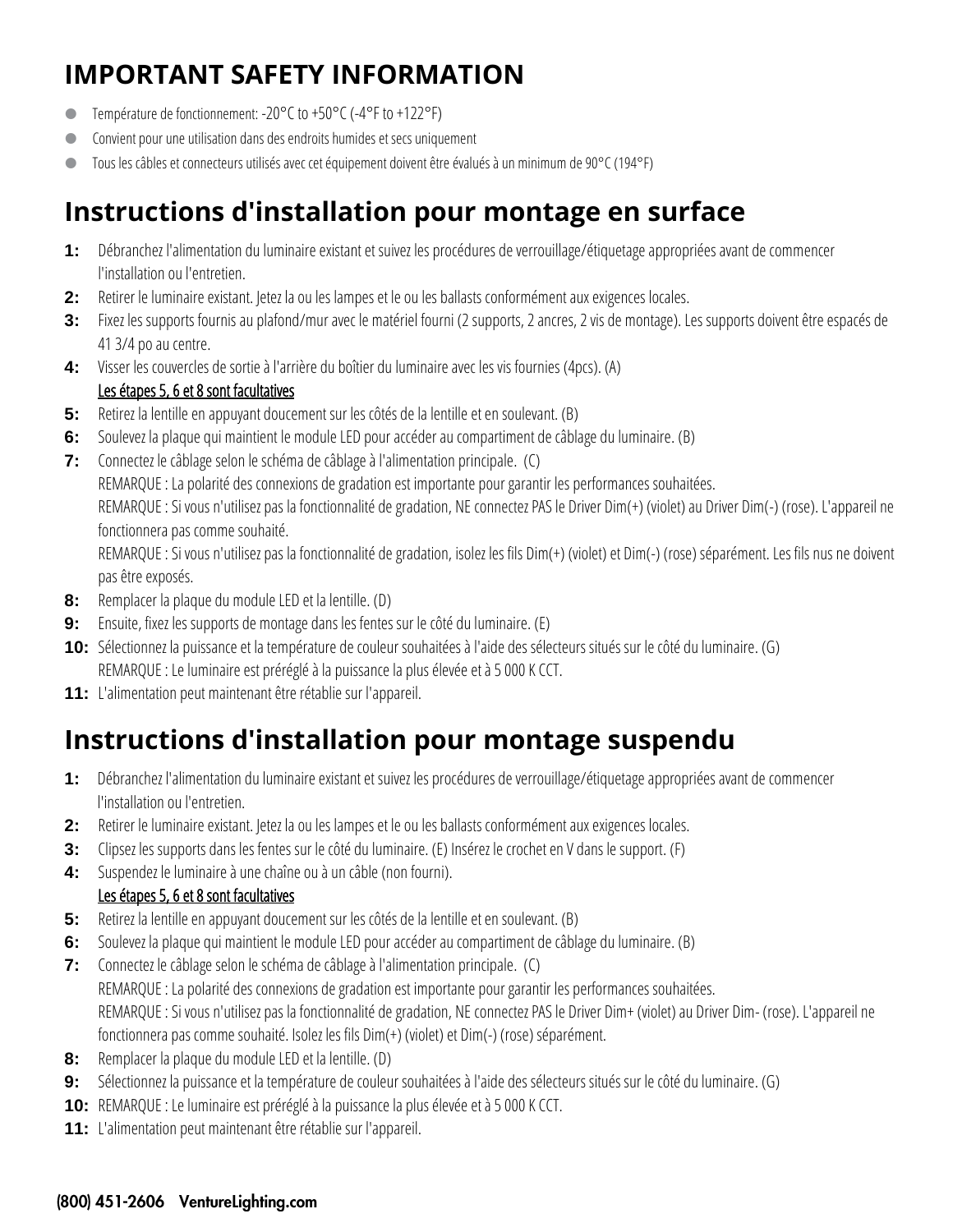